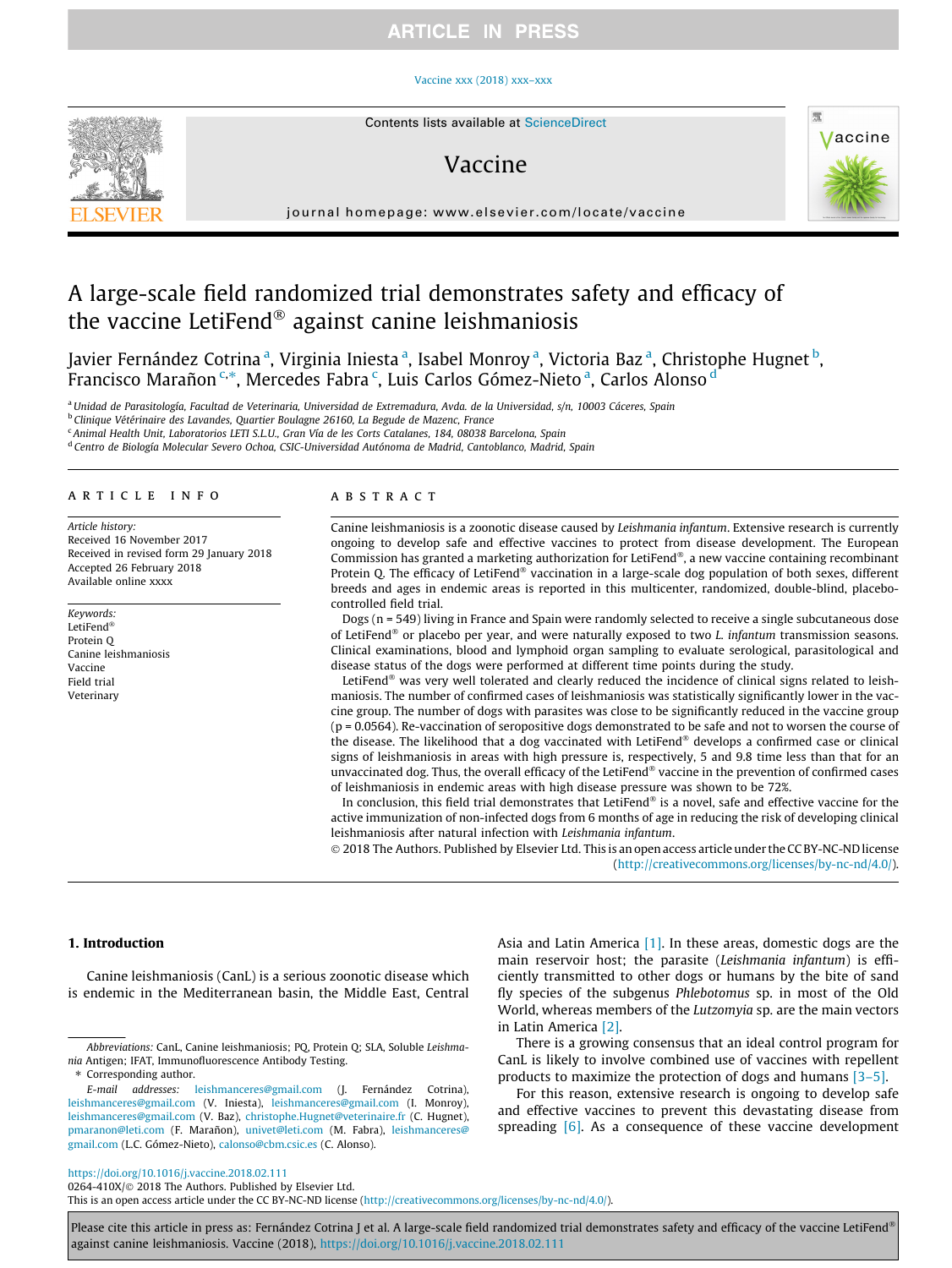programs, two CanL vaccines were registered in Brazil in the past years. Both have a primary course consisting of three injections at 3-week intervals, followed by annual booster injections. Leishmune<sup>®</sup> (Zoetis, Brazil), based on the Fucose-Mannose Ligand of L. donovani with QuilA adjuvant, which demonstrated 80% efficacy against disease or death after natural infection in a field study [\[7\].](#page-9-0) However, Leishmune® is not currently recommended by the Brazilian Ministry of Health. The vaccine currently available in Brazil is Leish-Tec<sup>®</sup> (Hertape Calier, Brazil), composed of the A2 antigen (a recombinant protein of different Leishmania species containing saponin as adjuvant) which demonstrated 43% protection against a culture-positive state in an artificial challenge model [\[8\]](#page-9-0). An efficacy of 71.4% based on parasitological results was observed in a randomized field trial in an endemic area of Brazil [\[9\].](#page-9-0)

CaniLeish<sup>®</sup> (Virbac, France) was the first vaccine to be launched in Europe. The vaccine is composed of L. infantum Excreted-Secreted Proteins (LiESP) and a purified extract of Quillaja saponaria (QA-21). It has a primary vaccination course of three injections at threeweek intervals, followed by annual booster injections. The efficacy of CaniLeish<sup>®</sup> was assessed in a randomized, double-blind, controlled trial by exposing Beagle dogs to natural L. infantum infection in endemic areas of the Mediterranean basin. The vaccine showed an efficacy of 68.4% and decreased the risk of an individual dog progressing to symptomatic active infection 3.8-fold [\[10\].](#page-9-0)

Published studies have proven that the immune response against internal antigens of Leishmania may play a role in the control of the disease [\[11\]](#page-9-0). Moreover, extracts of ribosomal proteins from L. infantum or L. major have shown to induce protection against experimental leishmaniosis in mice [\[12–14\]](#page-9-0). These proteins were highly recognized by murine [\[15\]](#page-9-0), canine [\[16\]](#page-9-0) and human [\[17\]](#page-9-0) sera with visceral leishmaniosis. Nucleosomal histones from Leishmania have also shown disease protection in mice [\[18\]](#page-9-0) and the antigenic determinants from the L. infantum histone H2A were recognized by sera from dogs with leishmaniosis [\[19,20\].](#page-9-0)

Thus sera from dogs with active leishmaniosis were employed to identify 4 highly antigenic proteins of L. infantum: the acidic ribosomal proteins LiP2A, LiP2B, LiP0 and the histone H2A. LiP2A, LiP2B were recognized by more than 80% of dog sera [\[20,21\]](#page-9-0), and LiP0 and H2A were also recognized by a 78% of sera from dogs with leishmaniosis [\[19,22,23\]](#page-9-0). Several studies in mice and dogs with these ribosomal and histone proteins have shown their high immunogenicity, safety and efficacy against the development of the disease [\[12,24,25\].](#page-9-0)

At the light of these results, a recombinant chimeric protein (Protein Q) formed by the genetic fusion of 5 antigenic fragments of these proteins was constructed  $[26]$ . Vaccination studies with Protein Q in mice [\[27\]](#page-9-0) and dogs [\[28,29\]](#page-9-0) have also shown its high immunogenicity, as well as their safety profile, protective capability and efficacy against the development of the disease. A single dose of Protein Q has demonstrated to be immunogenic and to protect dogs against experimental L. infantum infection in the absence of an adjuvant [\[28\].](#page-9-0)

Recently, the European Commission granted a marketing authorization for LetiFend® valid throughout the European Union. Leti-Fend<sup>®</sup> (which contains Protein  $Q$  as active ingredient) is indicated for the immunization of non-infected dogs from 6 months of age to reduce the risk of developing an active infection and/or clinical disease after exposure to L. infantum [\[30\]](#page-9-0).

In this article, we report the results of a multicenter, randomized, double-blind, placebo-controlled efficacy field trial of Leti-Fend®, which was performed in a large-scale dog population of different breeds and ages in endemic areas of Southern Europe. Dogs were naturally exposed to two L. infantum transmission seasons in Spain and in France, two countries where the vector and parasite are present and where the disease is endemic.

The objective of this pivotal study was to evaluate the efficacy and safety of the LetiFend<sup>®</sup> vaccine against CanL under real field conditions in a large representative population of dogs of both sexes, and a large variety of breeds, sizes and ages.

#### 2. Methods

# 2.1. Ethics statement

All study procedures were approved by the national authorities in France and Spain. The study design and study protocol were approved by the Agence Nationale du Médicament Vétérinaire (with reference ENR/DD EC-00123-0), and by the Agencia Española de Medicamentos y Productos Sanitarios (with number 221/ECV) in accordance with French and Spanish legislation, respectively, for the protection of animals used for experimentation and other scientific purposes.

# 2.2. Study area

Study areas were selected based on published data on local phlebotomine vector distribution [\[31,32\]](#page-9-0), L. infantum presence [\[33\]](#page-9-0), and prevalence of the disease [34-37].

A total of 19 kennels of dogs were selected. These kennels were located in areas with endemic CanL, in order to represent the canine population exposed to the parasite. The study was conducted at four veterinary practices in France (Sites A01, A02, A03 and A04, B01, B02 and B03, C01, C02 and C03, D01), corresponding to the regions of Auvergne-Rhône-Alpes, Corsica and Provence-Alpes-Côte d'Azur and at one veterinary practice in Spain (Sites K01, K02, K03, K04, K05, K06, K07, K08) in the region of Extremadura. The average seroprevalence in French kennels just before vaccination was 12.2% with a maximum of 42.1%, while in Spain the seroprevalence was 20.8% with a maximum of 30.4% (screening data before inclusion) (see [Table 1\)](#page-2-0).

#### 2.3. Dog population

The intended sample size of each group was estimated based on the following assumptions: (a) a 1:1 ratio between vaccine and placebo groups; (b) a 5% incidence of leishmaniosis confirmed cases over the two year observation period in the placebo group; (c) 2% of expected difference in cases of leishmaniosis between the two groups (vaccine and placebo); and (d) an 80% chance to detect a one-sided difference between the placebo and the vaccine group if 225 animals were analyzed per group (alpha = 5%).

Five hundred and forty-nine (549) seronegative dogs to ELISA SLA (Soluble Leishmania Antigen) were included in the study (309 dogs in Spain and 240 dogs in France) in 2008. Each dog was identified prior to study initiation by tattoo, microchip, or by individual pictures and description. All dogs included in the study lived outdoor in kennels of at least 20 dogs, with open exposure to Leishmania infection, and were mainly used by their owners for hunting. No changes were implemented in their normal housing conditions for the purpose of the study. Animals were fed and watered as usual by their owners throughout the study. As animals were recruited, they were randomly assigned to one treatment group (placebo or vaccine). At study Day 0, 275 dogs were vaccinated with LetiFend $^{\circ}$  and 274 dogs were treated with placebo.

The age of the total population enrolled in the study ranged from 6 months to 14 years. The mean age of the dogs was  $43.8 \pm$ 26.8 months (mean  $\pm$  SD) in the vaccine group, and  $44.4 \pm 28.1$  m onths in the placebo group (no statistically significant differences between both groups, Pearson chi square test).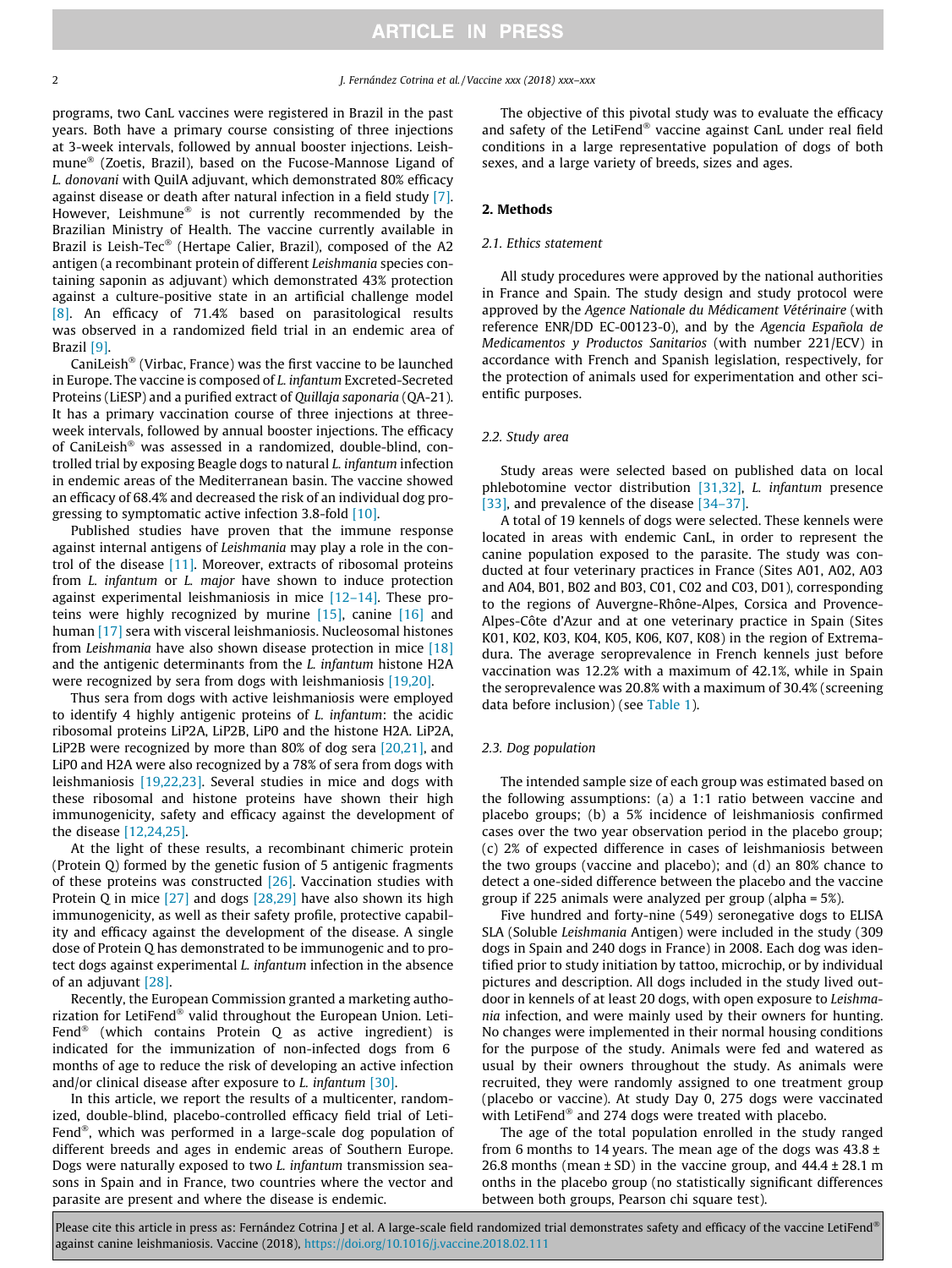<span id="page-2-0"></span>Table 1

Screening data before inclusion.

| Site            | Region                         | Dpt/provence       | Location                 | Dogs screened<br>(n) | Eligible dogs<br>(n) | Seropositives ELISA SLA<br>(n) | Seropositives ELISA SLA<br>(%) |
|-----------------|--------------------------------|--------------------|--------------------------|----------------------|----------------------|--------------------------------|--------------------------------|
| A01             | Auvergne-Rhône-Alpes           | Drôme              | La Begude De<br>Mazenc   | 20                   | 19                   | 1                              | 5.0%                           |
| A02             |                                |                    | La Roche St Secret       | 19                   | 17                   | 2                              | 10.5%                          |
| A03             |                                |                    | Lepegue                  | 31                   | 30                   | 1                              | 3.2%                           |
| A04             |                                |                    | Dieulefit                | 24                   | 23                   |                                | 4.2%                           |
| <b>B01</b>      | Corse                          | Corse du Sud       | Alata                    | 51                   | 48                   | 3                              | 5.9%                           |
| <b>B02</b>      |                                |                    | Cuttoli                  | 22                   | 22                   | 0                              | 0.0%                           |
| <b>B03</b>      |                                |                    | Porticcio                | 22                   | 20                   | $\overline{2}$                 | 9.1%                           |
| CO <sub>1</sub> | Corse                          | Haute Corse        | Ghisonaccia              | 23                   | 21                   | $\overline{2}$                 | 8.7%                           |
| CO <sub>2</sub> |                                |                    | Ghisonaccia              | 19                   | 11                   | 8                              | 42.1%                          |
| CO <sub>3</sub> |                                |                    | Ghisonaccia              | 17                   | 10                   | 7                              | 41.2%                          |
| D <sub>01</sub> | Provence-Alpes-Côte<br>d'Azur. | Bouche-du<br>Rhône | Roquefort La<br>Bedoule  | 25                   | 24                   |                                | 4.0%                           |
| <b>K01</b>      | Extremadura                    | Cáceres            | Jaraiz de la Vera        | 60                   | 48                   | 9                              | 15.0%                          |
| K02             |                                |                    | Cáceres                  | 30                   | 23                   | 6                              | 20.0%                          |
| K03             |                                |                    | Cilleros                 | 58                   | 47                   | 11                             | 19.0%                          |
| K04             |                                |                    | Segura de Toro           | 43                   | 27                   | 12                             | 27.9%                          |
| K <sub>05</sub> |                                |                    | Losar de la Vera         | 43                   | 33                   | 9                              | 20.9%                          |
| K06             |                                |                    | Navaconcejo              | 46                   | 27                   | 14                             | 30.4%                          |
| K07             |                                |                    | Valencia de<br>Alcántara | 44                   | 26                   | 13                             | 29.5%                          |
| K08             |                                |                    | Navalmoral de la<br>Mata | 83                   | 78                   | 3                              | 3.6%                           |

Thirty-five (35) different pure breeds (361 dogs) plus cross breeds (188 dogs) were included in the study. In both groups, approximately 66% of dogs were pure breeds and approximately 34% were cross breeds (no statistically significant differences).

In the placebo group, 70% of the dogs were male and 30% were female, whereas in the vaccine group 65% were male and 35% were female. No significant differences were found in the sex distribution between both groups.

At study Day 365, 215 dogs of the vaccine group were revaccinated with LetiFend<sup>®</sup> and 218 dogs of the placebo group were treated with the corresponding placebo. Three hundred and forty-eight (348) dogs survived until the last study day (Day 730): 168 vaccinated dogs and 180 dogs in the placebo group. Mortality (unrelated to leishmaniosis) was 35% and was mainly related to hunting activities.

# 2.4. Inclusion/exclusion criteria

Only healthy dogs older than 6 months that were negative for antibodies against Leishmania by ELISA SLA, and that had never been vaccinated against CanL were included. Dogs that had received any treatment that could affect immunity following vaccination, that had received long-acting corticosteroids within 30 days prior to study Day 0, or that had received short-acting systemic corticosteroids within 14 days prior to study Day 0 were excluded. Dogs that had received any other vaccination within 15 days prior to study Day 0 or that would receive another vaccination within the next 15 days were also excluded.

Dogs were removed from the study at any time if illness, injury, complication, or adverse reaction prohibited the animal from completing the study. In addition, any dog that was confirmed with leishmaniosis as per the study protocol criteria was removed and treated after owner consent.

Concomitant treatments for conditions other than leishmaniosis including antimicrobials, steroidal and non-steroidal antiinflammatory drugs, anesthetics, and deworming treatment were authorized throughout the study. Insecticide treatment including topical, oral, collars and environmental sprays was forbidden, since insecticide treatment may interfere with the sand fly vector and affect the natural infection of dogs by Leishmania.

#### 2.5. General experimental design

This multicenter, randomized, placebo-controlled field study was conducted in endemic CanL areas. The study was conducted by Triveritas Ltd (UK) according to the Guidelines on Good Clinical Practices CVMP/VICH/595/98 VICH Topic GL9 Step 7. All analyses and clinical examinations were performed in a blinded manner by professionals who had access only to the dog identification codes. Treatment group codes were only unblinded after all data were entered into the data management system and all decisions regarding the status of each dog were taken.

The owners were informed about the details of the study and signed the Informed Consent prior to any manipulation of the animals for the purpose of the study. Dogs met all inclusion criteria and none of the exclusion criteria. At pre-inclusion, dogs were seronegative for Leishmania infantum.

Dogs were assigned randomly to one of the two treatment groups: vaccine or placebo. Dogs were randomized in blocks of two on the basis of the order of entry into the study, and the two treatments (vaccine or placebo) were randomly assigned within blocks. Blocking was used to maintain balance during enrolment of animals at each site and was not included in the statistical analyses as a design variable. As this study was designed to evaluate dogs in a clinical setting, there was no grouping or restriction to randomization to equalize for gender, weight, or age.

The study procedures included clinical examinations, blood and lymphoid organ sampling at different time points during the period of the study. [Fig. 1](#page-3-0) shows a flow chart of the canine population during the study.

### 2.6. Vaccine and treatment regimen

The Protein Q vaccine is authorized for commercialization in the European Union under the trade name LetiFend<sup>®</sup> (Laboratorios LETI, Spain). It is composed of a recombinant protein (Protein Q) obtained through the genetic fusion of five antigenic determinants from four Leishmania infantum proteins. The vaccine does not contain an adjuvant. The doses used in this study were formulated as for the commercial product. Each dose (0.5 mL) of the vaccine is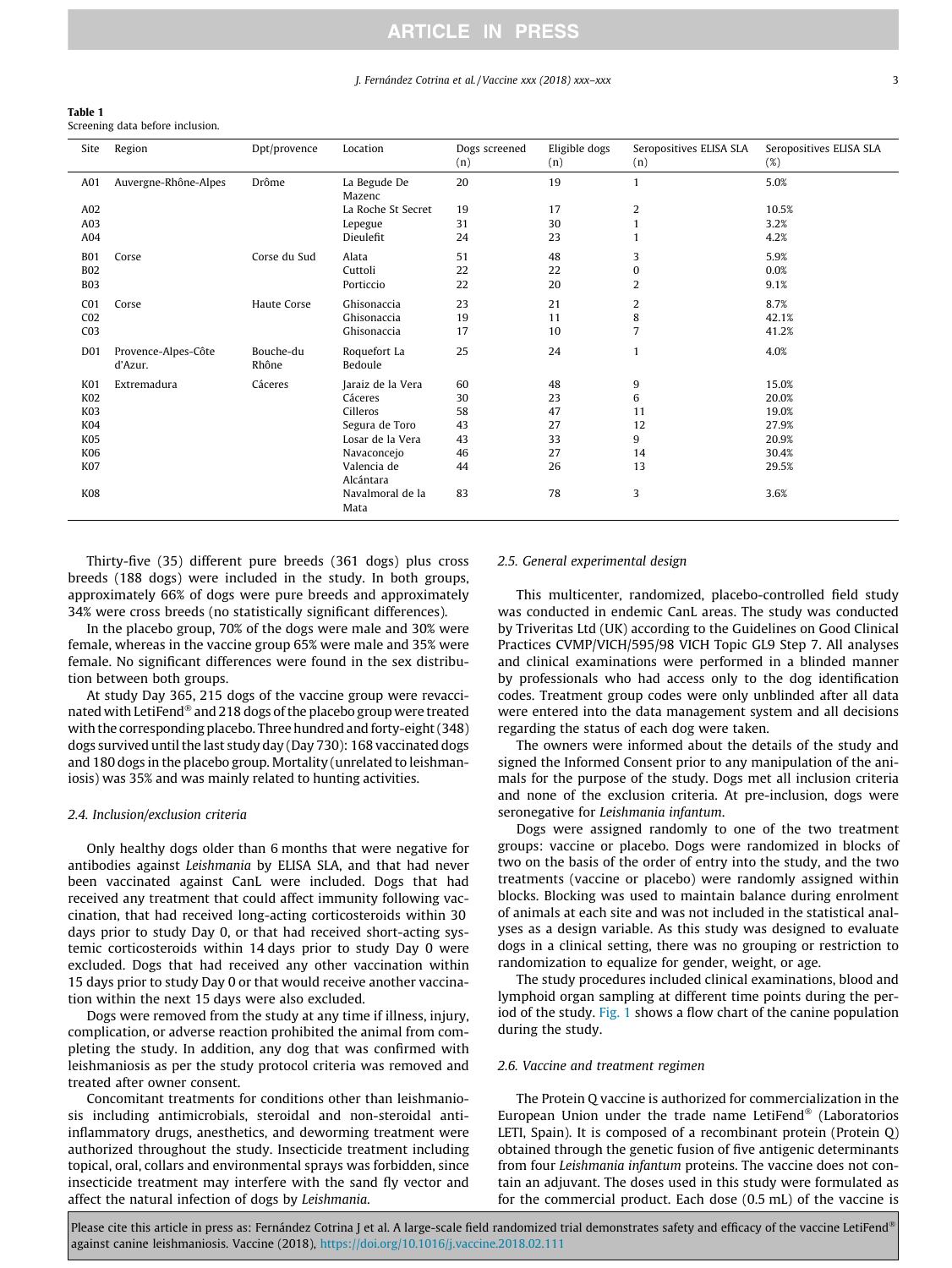#### <span id="page-3-0"></span>4 J. Fernández Cotrina et al. / Vaccine xxx (2018) xxx–xxx



Fig. 1. Flow chart showing screening, treatments and losses of dogs included in the field vaccine trial.

presented as a lyophilisate containing recombinant Protein Q from L. infantum MON-1 ( $\geq$ 36.7 ELISA Units -antigen content determined against an internal standard), in a buffered medium containing arginine hydrochloride, boric acid and sodium chloride, to be reconstituted in water for injection.

At the start of the study (Day 0) the dogs assigned to the vaccine group (n = 275) received a single dose of vaccine (0.5 mL, batch 171,412) subcutaneously at the interscapular area, and one annual booster during the natural exposure period (Day 365). Placebotreated dogs (n = 274) received the same injection as vaccinated animals, with the only exception that the Protein Q was absent from the formulation.

# 2.7. Vaccine safety

Physical examinations to detect local and general side-effects were performed at Days 0, 14 and 28 after the primary dose and after the booster vaccination on Day 365. Assessment of local tolerance included presence or absence of oedema, pain, inflammation, and induration at the injection site. Assessment of general tolerance included observations of general appearance, the integumentary, musculoskeletal, circulatory, respiratory, digestive, genitourinary and nervous systems, as well as eyes, ears, lymph nodes and mucous membranes. Rectal temperature was taken and recorded at each time point.

### 2.8. Serology testing of the humoral immune response

In previous studies, it was found that vaccination with Protein Q (PQ) induced a specific IgG2 dominant response in vaccinated dogs [\[28\]](#page-9-0). For this reason, humoral response to vaccination was evaluated by ELISA PQ prior to vaccination at Day 0 and at Days 14, 28, 180, 300, 379, 393, 545, 665 and 730 to determine the level of IgG2 antibodies to PQ, which is the antigenic component of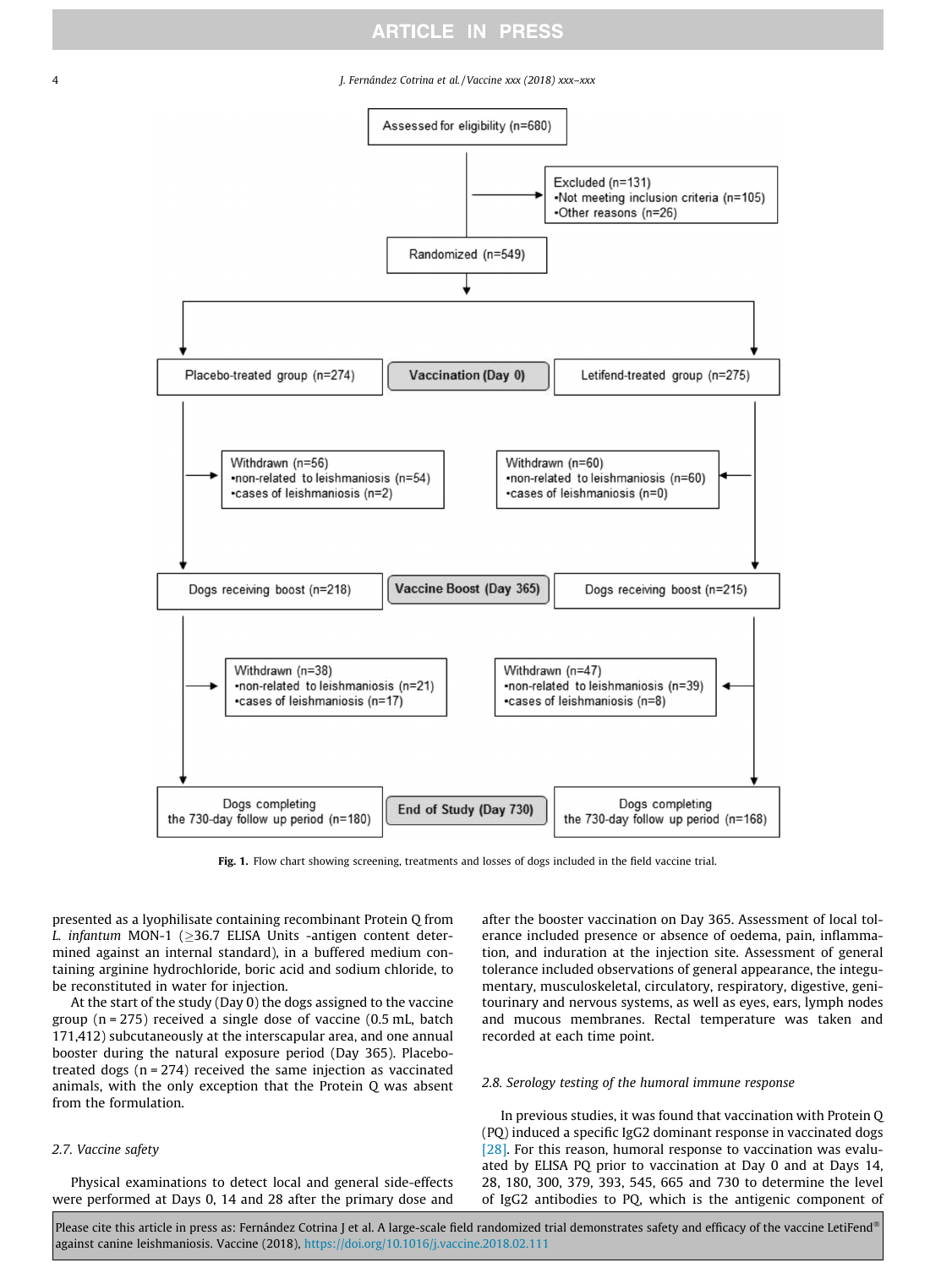the LetiFend<sup>®</sup> vaccine. The technique was performed on serum samples as previously described [\[28\]](#page-9-0) using a 1/200 sera and 1/20.000 secondary antibody dilution

The presence and level of IgG2 antibodies to total soluble Leishmania infantum antigen (SLA) in plasma was evaluated with an ELISA as reported in [\[28\]](#page-9-0) prior to vaccination at Day 0, and at Days 180, 300, 545, 665 and 730. Sera and secondary antibody were diluted 1/200, 1/20.000-, respectively. Seropositivity (measured as optical density, OD) was considered as follows: negative: OD  $\leq$  0.48; low/medium: 0.48  $\leq$  OD  $\leq$  0.64; high: OD  $>$  0.64.

Immunofluorescence Antibody Testing (IFAT) was also performed on serum samples at Days 300, 545, 665 and 730 to determine the level of total anti-Leishmania IgG antibodies as described previously [\[28\]](#page-9-0). Secondary antibody was diluted 1/80. Serological status against Leishmania was considered as follows: seronegative: titre < 1/80; low/medium seropositive:  $1/80 <$  titre  $< 1/320$ ; high seropositive: titre  $> 1/640$ .

# 2.9. Parasitological follow-up

Parasite detection in lymphoid organs was performed in aspirated biopsies of bone marrow and lymph nodes using both microscopic examination of smears (smear test) and qualitative real-time PCR (PCR).

The microscopic observation of lymph node and bone marrow smears has been widely used due to its high specificity [\[38\].](#page-9-0) In order to ensure the highest sensitivity the minimum number of microscopic fields that were inspected per preparation was 25 [\[39,40\]](#page-9-0). On the other hand, the PCR technique has also shown to be accurate and sensitive in the diagnosis of leishmaniosis [\[39,41\].](#page-9-0)

Along the study, sampling of lymph nodes and bone marrow was done in dogs that were either clinically suspect or serologically suspect of developing the disease. On Day 730, samples of bone marrow and lymph nodes were obtained from all dogs for microscopic identification of parasites in smears and for PCR detection of Leishmania DNA.

Smear tests were performed in lymph nodes and bone marrow samples as described elsewhere [\[28\]](#page-9-0). Briefly, aspirated biopsies were fixed and stained on a microscope slide for observation of amastigote forms under the microscope. A total of 25 different fields (lymph node) or 300 nucleated cellular elements (bone marrow) were observed. Results were expressed as positive or negative observation of Leishmania amastigote forms. A positive result in any of the parasitological techniques defined a dog as infected.

The PCR analysis was performed in bone marrow aspiration samples to detect the gp63 gene  $[42]$ , and in lymph node samples to detect parasitic kinetoplast DNA (kDNA) [\[28\]](#page-9-0).

#### 2.10. Circulation of Leishmania in the kennels

Circulation of the parasite in kennels was expressed as the percentage of animals in the placebo group showing infection with L. infantum. This was done by means of PCR assays or smear tests, or showing antibody seroconversion by ELISA SLA or IFAT during the course of the study.

# 2.11. Clinical follow-up

A physical examination was performed on each study dog at the following times: at the pre-inclusion visit between Day -21 and Day 0; before inclusion at Day 0; at Days 180 and 300; prior to treatment administration at Day 365; at Days 545 and 665; at study completion at Day 730, and for each dog that terminated or was withdrawn from the study before Day 730 completion.

Physical examination included general condition, the integumentary, musculoskeletal, circulatory, respiratory, digestive, genitourinary and nervous systems, as well as eyes, ears, lymph nodes and mucous membranes. Rectal temperature was taken and recorded at each time point. Any abnormal signs were recorded (using a pre-established list of clinical signs), paying with special attention to those signs that might be attributed to Leishmania infection (e.g. body condition, lymph node enlargement, exfoliative-desquamative dermatitis, cutaneous ulcers, skin nodules, onychogryphosis, blepharitis, conjunctivitis, keratitis, uveitis and arthritis).

Abnormal health observations were recorded as adverse events at any time outside the scheduled time points by the Investigator. The dogs received appropriate treatment if needed. Dogs with confirmed leishmaniosis were withdrawn from the study.

## 2.12. Definition of confirmed leishmaniosis case

The classification of the dogs' Leishmania status was determined based on the presence of clinical signs, the results of serological tests and the parasitological tests at each clinical assessment and at the completion of the study. A confirmed case of leishmaniosis was defined as:

- Presence of clinical signs compatible with leishmaniosis and,
- Positive ELISA SLA or IFAT measurement and,
- Presence of parasites in either bone marrow or lymph nodes.

In addition, animals without clinical signs, but with high positive IFAT ( $\geq$ 1/640) and presence of *Leishmania* in bone marrow or lymph nodes at the last time point were also considered as confirmed asymptomatic cases of leishmaniosis.

# 2.13. Euthanasia endpoint

According to the ethical requirements of the study protocol, euthanasia was performed on sick dogs that showed severe clinical signs such as emaciation, severe sensorial depression and dehydration due to renal involvement. All euthanized dogs were submitted to necropsy, provided permission was granted by the owner.

#### 2.14. Statistical analysis

The primary variable for determining effectiveness of vaccination with LetiFend<sup>®</sup> vaccine was the percentage of dogs presenting a confirmed case of leishmaniosis, as defined previously. Secondary criteria for determining effectiveness of vaccination with LetiFend included: (1) the number of dogs with positive serology for Leishmania as measured by ELISA SLA or IFAT at each time point; (2) the number of dogs with presence of parasites in the lymphoid organs at the last observation time point (Day 730); (3) the number of dogs presenting clinical signs at the last examination time point.

The efficacy of the vaccine (percentage of efficacy and odds ratio) was calculated in selected kennels using standard efficacy calculations [\[43\].](#page-9-0)

The following statistical methods were used for evaluating the statistical significance of the results: for categorical variables, the Pearson Chi-square (with or without Yates' correction) or Fisher's exact test were used when comparing between groups. Continuous variables were compared by Student's t-test. In all comparisons, a significance level of  $\alpha$  < 0.05 was used. Statistical analyses were performed using the StatGraphics Centurion XV.II (2006) software package.

Please cite this article in press as: Fernández Cotrina J et al. A large-scale field randomized trial demonstrates safety and efficacy of the vaccine LetiFend® against canine leishmaniosis. Vaccine (2018), <https://doi.org/10.1016/j.vaccine.2018.02.111>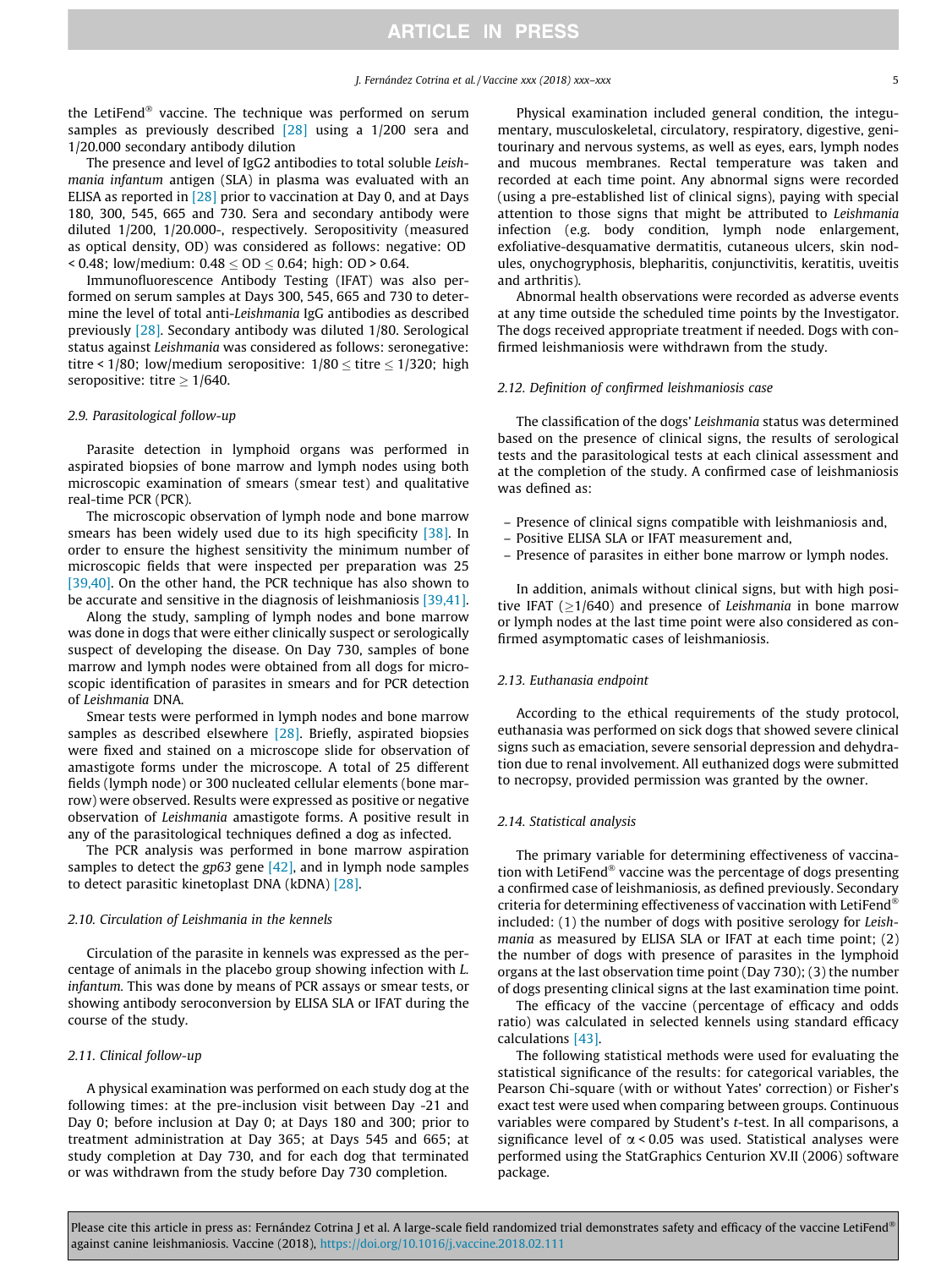# 3. Results

# 3.1. Vaccine-related adverse effects

All dogs were observed for general and local reactions on Day 0 immediately after vaccination, and two and four weeks after each vaccination. They were subjected to a thorough physical examination, with special focus on the presence of lesions at the site of the injection. None of the dogs (vaccine and placebo) showed any local reactions or systemic clinical signs that could be attributed to the vaccination.

# 3.2. Anti-protein Q IgG2 antibodies

The serological response of dogs vaccinated with LetiFend<sup>®</sup> was evaluated with an ELISA for Protein Q (ELISA PQ). Antibodies against Protein Q, the antigenic component of LetiFend<sup>®</sup> were determined at Days 14, 28, 180, 300, 379, 393, 545, 665 and 730 after the first vaccination (Fig. 2).

Antibody increased significantly in the vaccine group 14 and 28 days after the first vaccine dose (Day 0) ( $p < 0.001$ ) and after the booster dose on Day 365 (p < 0.001). The antibody levels peaked 14 days after each vaccination and declined to basal levels thereafter.

# 3.3. Serum anti Leishmania infantum antibodies

The serological response to infection by Leishmania was evaluated at different time points with ELISA SLA and IFAT. The number of dogs with positive serological response for ELISA SLA in both groups was compared at each study time point. Dogs that became seropositive increased gradually during the study in both groups. The number of dogs that seroconverted was similar in the placebo group than in the vaccinated group at most time points. At the last time point (Day 730) 18.3% and 16.9% of the animals in the placebo and vaccine group, respectively, were seropositive (data not shown).

The number of Leishmania seropositive dogs as measured by IFAT, was counted on Days 300, 545, 665 and 730 and compared between both groups. In the placebo group, the number of seropositive dogs increased gradually during the study (Fig. 3A). At the end of the study (Day 730), 18/186 (9.7%) and 12/171 (7.0%) animals had seroconverted in the placebo and vaccine group, respectively.







Fig. 3. Seropositive dogs against Leishmania antigen as measured by IFAT. (A) Percentage of total seropositive dogs, (B) percentage of seropositive dogs presenting high positive serology (IFAT titres  $\geq 1/640$ ), among all seropositive animals. (Test: Chi-square test with Yates' correction).

The number of dogs with low/moderate  $(1/320 > t$ itre  $> 1/80$ ) and high titres ( $\geq$ 1/640) in the IFAT were also recorded. Although not statistically significant, 4.3% of the animals were high seropositive (titre  $> 1/640$ ) in the placebo group at the last time point, whereas in the vaccine group only 1.2% of dogs had high titres  $(>1/640)$ . Among seropositive animals, 44.4% presented high IFAT titres  $(>1/640)$  at the last time point, whereas in the vaccine group only 16.6% presented high titres (Fig. 3B).

# 3.4. Prevalence of infection

The prevalence of infection at the end of the study was evaluated by PCR and smear test in lymphoid organs ([Table 2\)](#page-6-0).

The total number of dogs with presence of Leishmania parasites at Day 730 was higher in the placebo group than in the vaccine group; this difference was very close to being statistically significant (16.1% vs 9.4%, p = 0.0564).

### 3.5. Development of clinical signs of leishmaniosis

The number of dogs showing clinical signs attributable to leishmaniosis increased gradually over time in the placebo group ([Fig. 4](#page-6-0)). At the end of the study, the number of dogs with clinical signs attributed to leishmaniosis was significantly lower (p < 0.001) in the vaccine group when compared to the placebo group. In the placebo group, 61/186 dogs (32.8%) presented a total of 168 clinical signs ranging from 1 to 14 clinical signs per dog, while in the vaccine group only 22/171 dogs (12.9%) presented 44 clinical signs ranging from 1 to 8 clinical signs per dog ([Fig. 4\)](#page-6-0). Typically, the clinical signs observed included (but were not limited to): general (asthenia, anorexia, weight loss,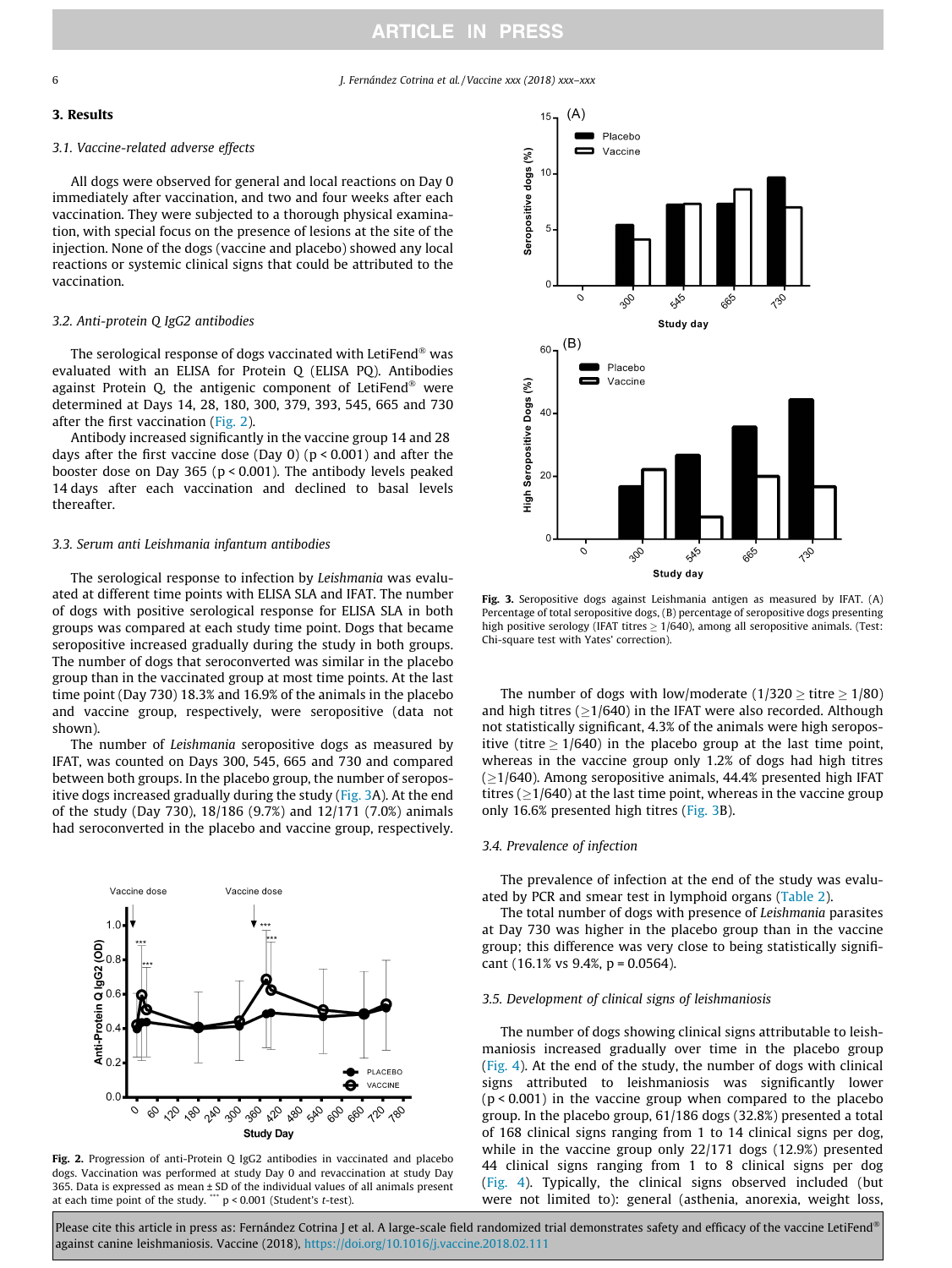#### J. Fernández Cotrina et al. / Vaccine xxx (2018) xxx–xxx 7

<span id="page-6-0"></span>Table 2 Dogs with presence of Leishmania in lymph nodes or bone marrow at Day 730.

| Group   | Positive PCR (n) | Positive smear (n) | Total parasite positive (n) | Total parasite negative (n) | Total parasite positive (%) |
|---------|------------------|--------------------|-----------------------------|-----------------------------|-----------------------------|
| Placebo | 29               | رے                 | 30                          | 156                         | 16.1%                       |
| Vaccine | $\overline{ }$   |                    | ιb                          | , ບປ                        | 9.4%                        |

Data is expressed as the number (n, %) of positive dogs for Leishmania spp. in lymph nodes and/or bone marrow at the last time point of the study (Day 730) measured by PCR and/or smear test.  $p = 0.0564$  (Chi-square test with Yate's correction).



Fig. 4. Proportion of dogs with clinical signs throughout the study period. Data is expressed as the percentage of dogs showing clinical signs related to leishmaniosis.  $\ddot{p}$  < 0.001 (Chi-Square Test).



Fig. 5. Proportion (%) of dogs that progressed to leishmaniosis cases throughout the study period. Data is expressed as the percentage of dogs diagnosed as case of leishmaniosis. \* p < 0.05 (Chi-Square test).

lymphadenomegaly, onychogryphosis, lameness); skin (alopecia, dull hair coat, seborrhea and exfoliation, hyperkeratosis, dermatitis, ulcers); eyes and ears (conjunctivitis, episcleritis, blepharitis); and mucosa (mucosal secretion, paleness of mucous membranes).

The mean number of clinical signs related to leishmaniosis per affected dog was statistically significantly reduced ( $p = 0.026$ ) in the vaccinated group (2.00 signs per dog) when compared to the placebo group (2.75 signs per dog).

# 3.6. Prevention of canine leishmaniosis

An individual dog was considered a confirmed case of canine leishmaniosis when it presented (a) clinical signs compatible with the disease; (b) a positive ELISA SLA ( $>0.48$ ) or IFAT ( $>1/80$ ); and (c) parasites in either bone marrow or lymph nodes detected by smear test or PCR. In addition, dogs were considered asymptomatic cases in the absence of clinical signs, high positive IFAT ( $\geq$ 1/640) and presence of Leishmania in bone marrow or lymph nodes at the last time point; however, no dog fell in these conditions during the study.

The development of confirmed cases of the disease was observed during the course of the study in the placebo group (Fig. 5). A statistically significantly ( $p = 0.048$ ) lower number of cases of leishmaniosis was observed in the vaccine group (8 cases, 4.7%) compared to the placebo group (19 cases, 10.2%). The profiles of these cases are detailed in [Table 3](#page-7-0).

In the placebo group, 17 dogs out of those 19 cases (89%) showed signs of the disease in more than one organ system at the time of diagnosis as case. In the vaccine group, clinical signs were limited to one organ system in 4 of the 8 cases; the four other dogs (50%) presented general signs in more than one organ system.

At the revaccination time (on Day 365), 13 animals in each group were found to be seropositive. Of these, 10 dogs in each group survived until the last time point (Day 730). Among these 10 dogs, 8 dogs (80%) were classified as cases of leishmaniosis in the placebo group one year later at the last time point of the study, whereas only 3 cases (30%) were detected in the vaccinated group (Day 730).

# 4. Discussion

This multi-site, randomized GCP field trial demonstrates the efficacy and safety of the LetiFend<sup>®</sup> vaccine in preventing clinical leishmaniosis in a large dog population of different breeds, ages and weights exposed to two Leishmania infantum transmission seasons in two endemic areas of Europe.

A total of 19 kennels of dogs located in endemic areas of Spain and France were studied in this clinical trial. The circulation of L. infantum was proven in these kennels either by seroconversion of dogs (IFAT titres  $> 1/80$  or SLA  $> 0.480$  OD) and/or positive PCR for L. infantum DNA in the lymphoid tissues of the placebo group (24.8%), on at least in one occasion. However, prevalence of infection in some kennels was lower than expected, and at the end of the study the overall percentage of infected dogs in the placebo group was only 16%. The causes of this low prevalence of infection are difficult to determine.

Protein Q (active component of LetiFend<sup>®</sup> vaccine) was shown to be very safe in previous GLP and GCP studies [\[28,30\]](#page-9-0). This safety profile has been confirmed in this Phase III GCP-field trial, since none of the dogs presented adverse events attributed to the vaccination. This could be linked to the fact that the vaccine is only one single dose and does not contain external adjuvants or immune enhancers, as apposite as other commercial veterinary vaccines, that may induce adverse events  $[44,45]$ . The vaccine is therefore considered to have a very good safety profile in a wide range of dog breeds, ages and weights. In addition, vaccine administration to seropositive dogs was followed up for one year after the revaccination, demonstrating that LetiFend<sup>®</sup> was also safe in these dogs and did not worsen the course of the disease.

Previous studies have demonstrated that this recombinant protein is able to elicit a cellular and humoral immune response in the dog [\[29\],](#page-9-0) even in the absence of an adjuvant [\[28\].](#page-9-0) The results of the current study are in agreement with these previous data: dogs of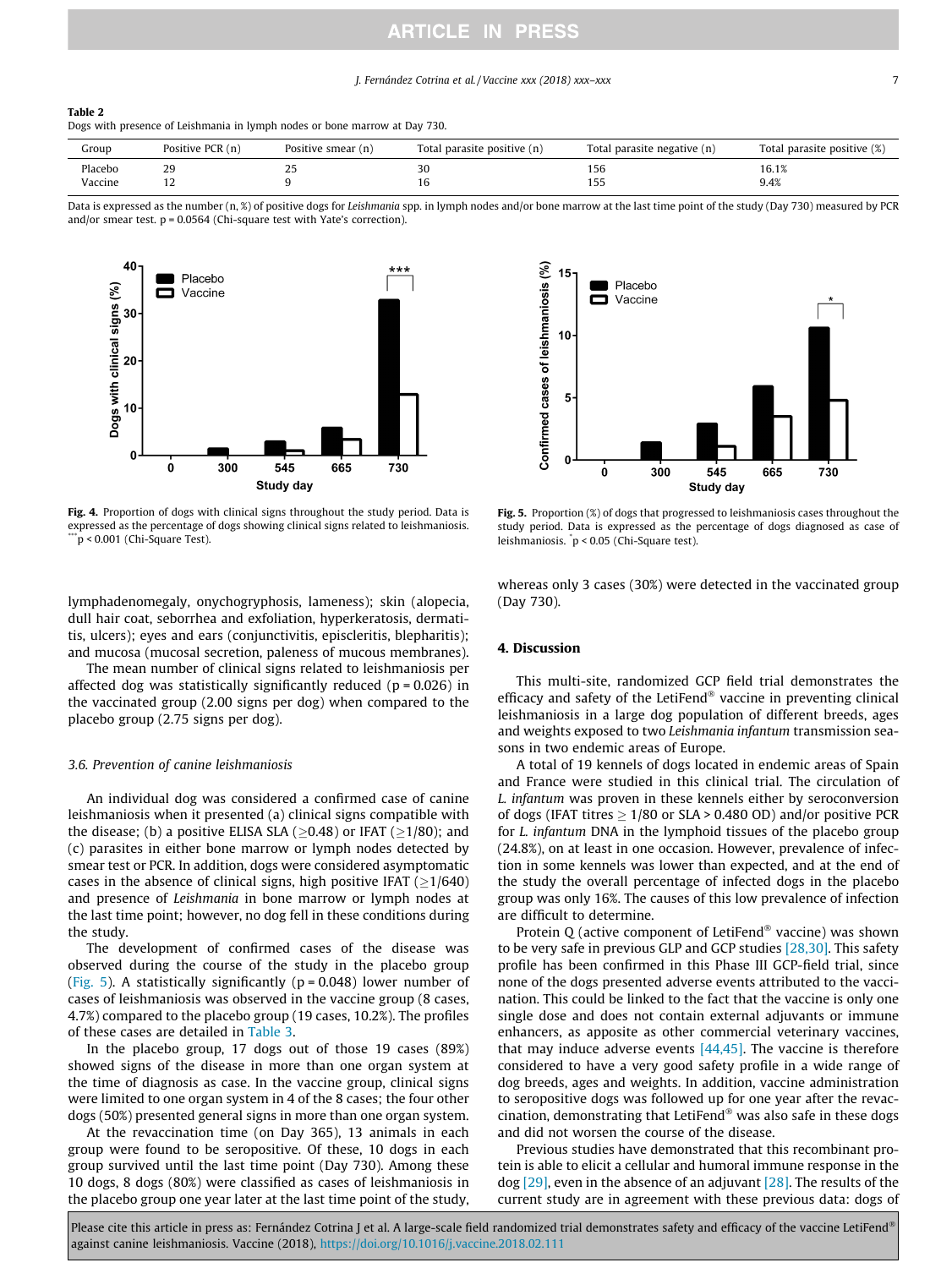| Profile of dogs diagnosed as confirmed cases of leishmaniosis. |  |  |  |
|----------------------------------------------------------------|--|--|--|
|                                                                |  |  |  |

| Treatment<br>group | Animal ID      | Antibodies<br>anti-Leish<br>(ELISA SLA, OD) | Antibodies<br>anti-Leish<br>(IFAT, 1/X) | Parasite in BM<br>and/or LN<br>(PCR, Smear) | Clinical findings (suggestive of leishmaniosis)                                                                                                                                                                                   |
|--------------------|----------------|---------------------------------------------|-----------------------------------------|---------------------------------------------|-----------------------------------------------------------------------------------------------------------------------------------------------------------------------------------------------------------------------------------|
| Placebo            | A-01-018       | 0.752                                       | 40                                      | Positive                                    | Otitis, bilateral conjunctivitis                                                                                                                                                                                                  |
|                    | $B - 01 - 021$ | 0.820                                       | 640                                     | Positive                                    | Weight loss, lymph node enlargement, conjunctivitis, facial, auricular and peri-ocular alopecia                                                                                                                                   |
|                    | B-03-001       | 1.035                                       | 640                                     | Positive                                    | Weight loss, dull hair/coat, lymph node enlargement                                                                                                                                                                               |
|                    | B-03-006       | 1.012                                       | 320                                     | Positive                                    | Weight loss, dull hair coat, lymph node enlargement                                                                                                                                                                               |
|                    | $C-01-006$     | 0.956                                       | 640                                     | Positive                                    | Peri-ocular seborrhea and desquamation, lymph node enlargement                                                                                                                                                                    |
|                    | $C-01-013$     | 1.070                                       | 320                                     | Positive                                    | Asthenia                                                                                                                                                                                                                          |
|                    | K-01-006       | 0.535                                       | 0                                       | Positive                                    | Moderate enlargement of pre-scapular lymph nodes, bilateral mild episcleritis                                                                                                                                                     |
|                    | K-01-024       | 0.444                                       | 80                                      | Positive                                    | Weight loss, lymph node enlargement (left pre-scapular and right popliteal), bilateral episcleritis<br>and blepharitis                                                                                                            |
|                    | K-01-029       | 0.966                                       | 640                                     | Positive                                    | Lymph node enlargement, episcleritis                                                                                                                                                                                              |
|                    | K-01-039       | 1.007                                       | 640                                     | Positive                                    | Weight loss, asthenia, marked lymph node enlargement, nasal hyperkeratosis and desquamation,<br>nasal mucosal secretion, bilateral blepharitis and conjunctivitis, exfoliative dermatitis with<br>alopecia, pale mucous membranes |
|                    | K-01-041       | 0.982                                       | 640                                     | Positive                                    | Marked lymph node enlargement, multiple cutaneous ulcers, bilateral, episcleritis                                                                                                                                                 |
|                    | K-01-043       | 0.574                                       | 160                                     | Positive                                    | Lymph node enlargement, episcleritis                                                                                                                                                                                              |
|                    | K-03-017       | 0.859                                       | 320                                     | Positive                                    | Weight loss, dull coat, episcleritis, lymph node enlargement, bilateral blepharitis and conjunctivitis                                                                                                                            |
|                    | K-04-027       | 0.906                                       | 640                                     | Positive                                    | Weight loss, lymph node enlargement, nasal hyperkeratosis, multiple cutaneous ulcers,<br>onychogryphosis                                                                                                                          |
|                    | K-04-014       | 0.729                                       | 40                                      | Positive                                    | Lymph nodes enlargement                                                                                                                                                                                                           |
|                    | K-04-020       | 0.500                                       | 80                                      | Positive                                    | Lymph node enlargement, dermatitis on pectoral region, mild bilateral episcleritis                                                                                                                                                |
|                    | K-04-024       | 0.500                                       | 80                                      | Positive                                    | Lymph node enlargement                                                                                                                                                                                                            |
|                    | K-05-002       | 0.886                                       | 640                                     | Positive                                    | Lymph node enlargement, multiple cutaneous ulcers, areas of alopecia with desquamation                                                                                                                                            |
|                    | K-07-010       | 0.741                                       | 0                                       | Positive                                    | Lymph node enlargement, areas of alopecia                                                                                                                                                                                         |
| Vaccine            | B-03-016       | 0.981                                       | 640                                     | Positive                                    | Clinical signs of Leishmaniosis (not specified)                                                                                                                                                                                   |
|                    | $C-01-022$     | 0.708                                       | 40                                      | Positive                                    | Ulcer on the nose                                                                                                                                                                                                                 |
|                    | K-01-013       | 0.906                                       | 160                                     | Positive                                    | Lymph node enlargement                                                                                                                                                                                                            |
|                    | K-01-040       | 0.926                                       | 320                                     | Positive                                    | Weight loss, lymph node enlargement, nasal hyperkeratosis, pale mucous membranes                                                                                                                                                  |
|                    | K-05-003       | 0.770                                       | 80                                      | Positive                                    | Nasal hyperkeratosis, moderate mucous nasal secretion                                                                                                                                                                             |
|                    | K-05-024       | 0.889                                       | 320                                     | Positive                                    | Weight loss, lymph node enlargement, nasal hyperkeratosis, areas of alopecia, multiple cutaneous<br>ulcers, bilateral blepharitis                                                                                                 |
|                    | K-06-005       | 0.881                                       | 640                                     | Positive                                    | Pale mucous membranes, onychogryphosis                                                                                                                                                                                            |
|                    | K-07-004       | 0.696                                       | $\Omega$                                | Positive                                    | Mild bilateral episcleritis, mucous conjunctivitis                                                                                                                                                                                |

Data are referred to the respective day of disease diagnosis. LN: lymph node; BM: bone marrow.

<span id="page-7-0"></span>Table 3

J. Fernández Cotrina et al. / Vaccine xxx (2018) xxx–xxx

J. Fernández Cotrina et al./Vaccine xxx (2018) xxx-xxx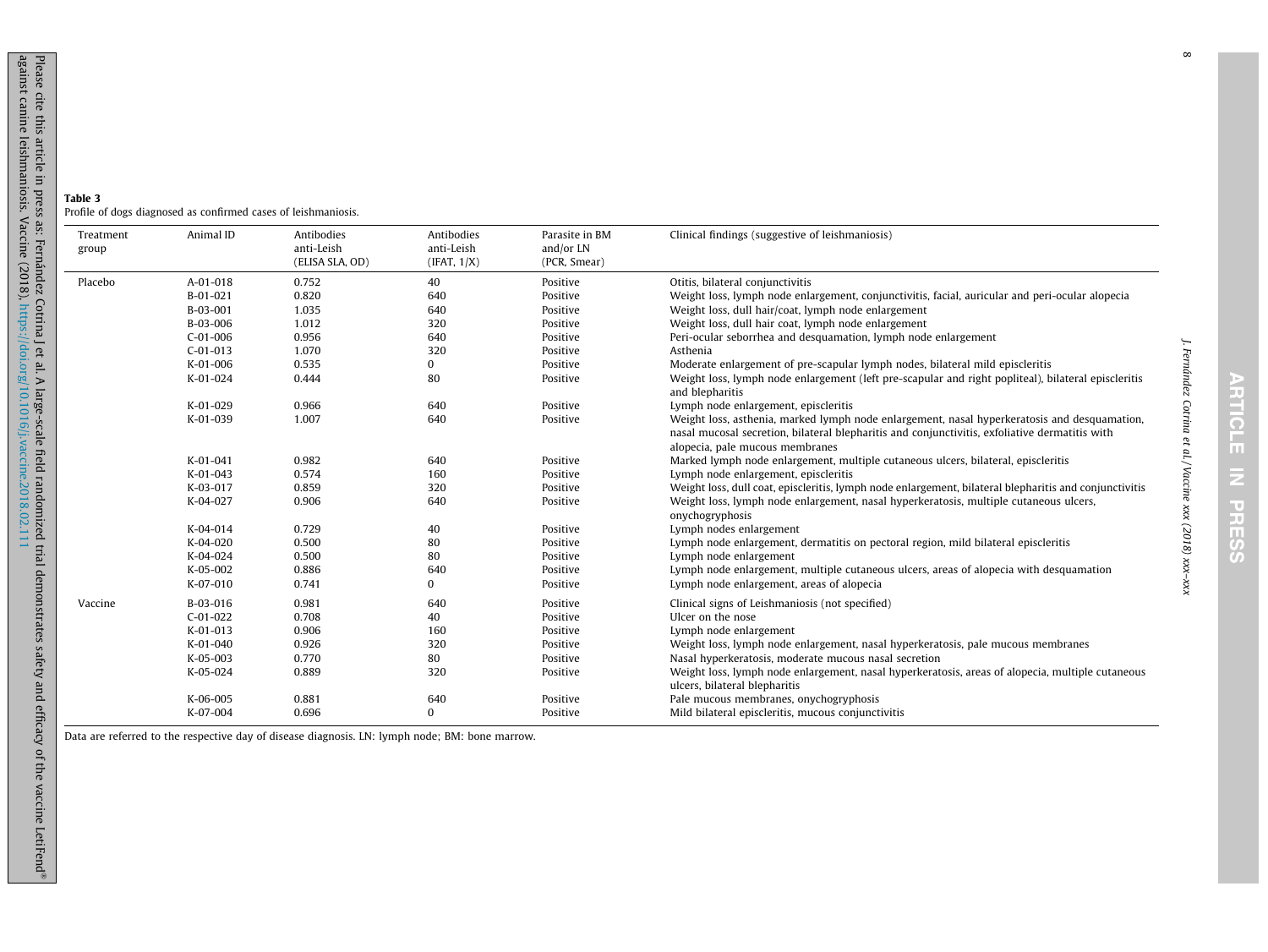the vaccinated group consistently showed an early and statistically significant increase of IgG2 antibodies against Protein Q, the antigenic component of LetiFend®. 14 days after vaccination. This response was significantly different to the control group, where no antibody production was detected. The increase in IgG2 antibodies in vaccinated animals was also observed when the dogs were revaccinated one year later.

Regarding the immune response elicited against the natural L. infantum infection, it is remarkable that the anti-SLA antibody response was higher in the control group, whereas it showed a tendency to decrease in vaccinated animals. This result was more evident with the IFAT data, where among seropositive animals, 44.4% of dogs of the placebo group presented high IFAT titres ( $\geq$ 1/640) at the last time point, whereas, only 17.7% of vaccinated dogs presented high titres. These differences were not statistically significant, probably due to the low number of seropositive dogs. However, these data are relevant because it has been widely described that high and unbalanced antibody responses are related to pathological forms of the disease [\[23,46–48\]](#page-9-0), as well as the development of clinical signs [\[49\],](#page-10-0) whereas, a less pronounced humoral response against total parasite antigens may be a sign of resistance and good prognosis [\[48\]](#page-10-0). A reduction in both IFAT titres and the number of IFAT positive animals in the vaccinated group indicates that the intensity of the antigenic stimulus due to infection was lower in these animals when compared to placebo. This reduction in IFAT is described to be associated with disease resistance [\[46\]](#page-10-0).

Tissue parasite load has also been related to the development of clinical signs characteristic of canine leishmaniosis [\[50,51\].](#page-10-0) In this field trial, the percentage of infected dogs measured by PCR and/or smear test was lower in the vaccine group than in the placebo group (9.4% vs 16.1%, very close to statistical significance). These data can be considered as an indication of the efficacy of LetiFend®, and are in agreement with previous results with either Protein Q in experimentally infected dogs [\[28,29\]](#page-9-0) or other vaccine candidates [\[10,52–55\].](#page-9-0)

The appearance of clinical signs in canine leishmaniosis is characterized by presenting a chronic course with a progressive worsening of the general condition [\[56–59\]](#page-10-0). The results of this study demonstrate that LetiFend<sup>®</sup> vaccination clearly reduces the incidence of clinical signs potentially related to leishmaniosis. In the placebo group 32.8% of dogs, while in the vaccine group only 12.9% of presented clinical signs attributed to leishmaniosis dogs showed clinical signs ( $p < 0.001$ ). Within the group of dogs presenting clinical signs, a significantly higher number of individual clinical signs were seen in the placebo than in the vaccine group, indicating a reduction of the severity of the disease. Due to the heterogeneity of the clinical expression of CanL, it is difficult to assure that each clinical sign is a direct consequence of the Leishmania infection. However, dogs from both groups showed a different clinical progression of the disease and the health condition of the vaccinated dogs was significantly better than that of the dogs that only received the placebo. This reduction in the clinical manifestation of the disease is in agreement with that described by sev-eral authors with other canine vaccine candidates [\[10,52,60\]](#page-9-0).

Since CanL is a disease that is difficult to diagnose, a multidiagnostic approach has been recommended in the literature [\[39,56,60–62\]](#page-9-0). In the current study, a dog was considered a confirmed case of leishmaniosis if the animal showed compatible clinical signs of the disease, a positive serology and presence of Leishmania in lymphoid organs. Anti-Leishmania antibody serology could be used for the leishmaniosis case classification and disease diagnosis since the vaccination with LetiFend<sup>®</sup> does not interfere with leishmaniosis serological diagnostic tests [\[28,63\]](#page-9-0).

According to this definition, the number of cases of leishmaniosis was statistically significant ( $p = 0.048$ ) lower in the vaccine group than in the placebo group, which provides strong evidence of the efficacy of the vaccine. At the end of the study, 10.2% of placebo dogs developed canine leishmaniosis, whereas only 4.7% of vaccinated animals did.

The infection pressure and the incidence of the disease varied markedly in the placebo group among the 19 different kennels during the study. The highest incidence of leishmaniosis were shown to be at sites K01 (30%) and K04 (40%) (Cáceres, Spain), and this was comparable to the prevalence levels expected in endemic areas [\[37\].](#page-9-0) These two sites also presented a high number of surviving animals at the end of the study ( $n = 50$ ), as well as the highest parasite circulation in the placebo group (36–58%, as measured by serology and PCR). In consequence, these two sites were selected for analysis of vaccine efficacy as representatives of an endemic area of CanL with high disease pressure. The data showed a 34.5% of disease in the placebo group, whereas only 9.5% of clinical cases were found in the LetiFend group. Thus LetiFend<sup>®</sup> vaccine was found to be 72% efficacious in the prevention of clinical cases of leishmaniosis in areas with high disease pressure. The likelihood that a dog vaccinated with LetiFend<sup>®</sup> developed a confirmed case of leishmaniosis or developed clinical signs of the disease was 5 and 9.8 time less, respectively, than that for an unvaccinated dog.

Clinical studies of CanL are difficult to perform due to the complexity of the disease: this implies, among other factors, high number of study dogs, long duration of the trial and the unpredictable natural challenge during the study  $[64]$ . In our study, animal losses not related to leishmaniosis were numerous due to the inherent complexity of large field trials involving privately owned dogs, and also due to the hunting activity of the majority of these dogs. Probably these facts had a relevant impact on reducing the power of some of the statistical results obtained.

Although there are two other vaccines available in the Brazilian and EU market, it is very difficult to compare their relative effectiveness with that of LetiFend®, mainly due to the major differences in the study designs of the clinical trials, such as breeds, study areas, case definition, analytical techniques used and differences in parasite pressure [\[9,10,65\]](#page-9-0).

As a summary, the administration of LetiFend led to the development of an immune response against Leishmania in vaccinated animals which could control the development of the disease.

# 5. Conclusion

Overall, the data of this field trial demonstrate that LetiFend<sup>®</sup> is a novel, safe and effective vaccine for the active immunization of non-infected dogs from 6 months of age in reducing the risk of developing leishmaniosis after natural infection with Leishmania infantum. The vaccine constitutes a significant step forward in the control of CanL.

#### Acknowledgements

The authors wish to express their thanks to the dog owners who allowed their dogs to participate in the trial, and to the veterinarians and technicians who actively participated in the study: Arnaud Lavirotte, Jean Marc Leandri, Charles Henri Dupeyron, Olivier Guiard Marigny, Pedro Quesada, M. Gómez Blázquez, and the scientific staff of LeishmanCeres Lab. The authors wish also to thank to Dr. Rhona Banks and the staff of Triveritas Ltd their valuable work as well as the Dr. Lluis Ferrer for his contribution to the manuscript review.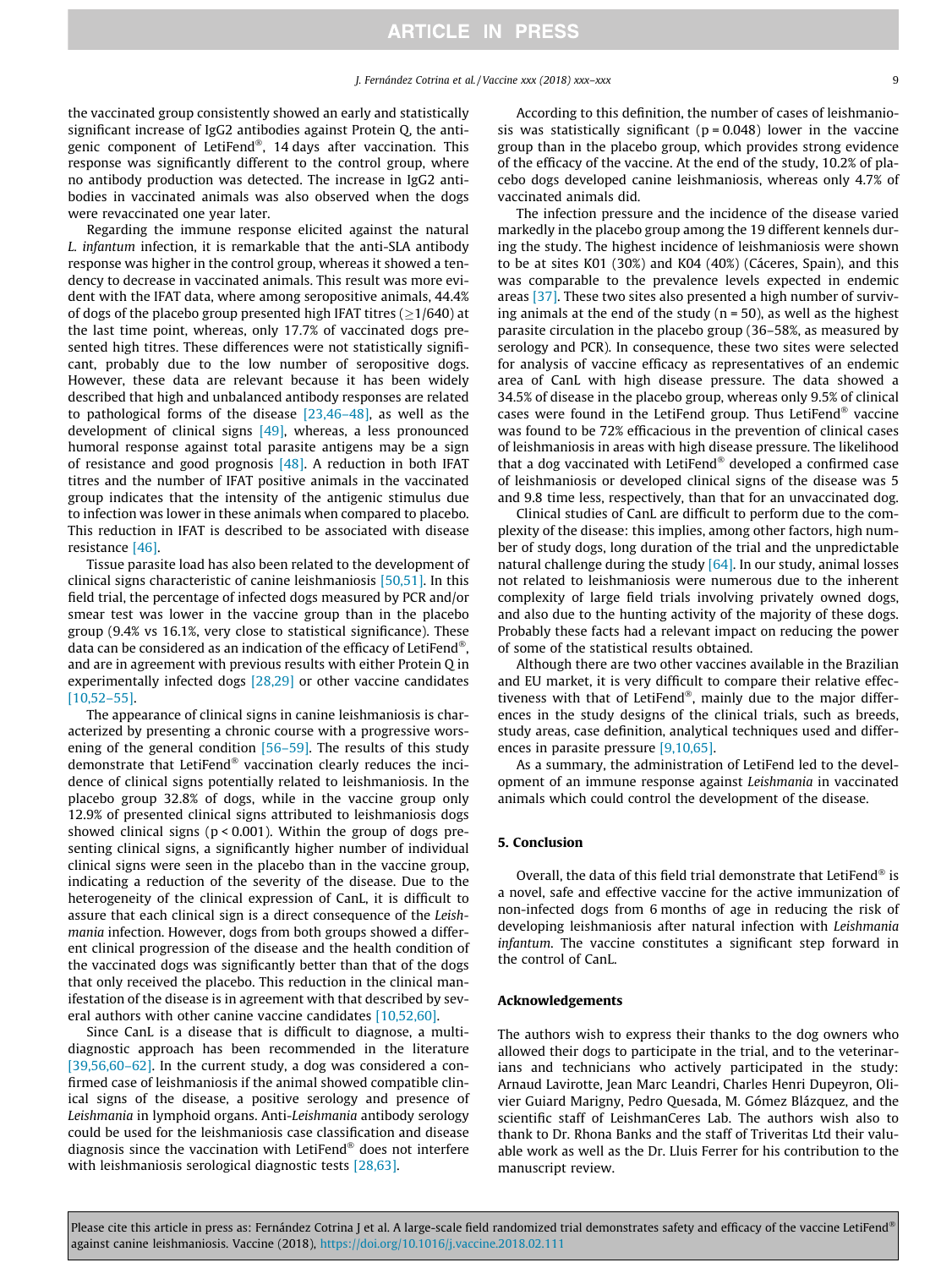<span id="page-9-0"></span>10 J. Fernández Cotrina et al. / Vaccine xxx (2018) xxx–xxx

# Conflict of interest statement

The authors of this manuscript have read the journal's policy and some of them have the following competing interests: MF and FM are employees of Laboratorios LETI S.L.U. but they did not participate in the conduction of the study, data collection or analysis. This project was supported by Laboratorios LETI S.L.U.

# Funding

This project was supported by Laboratorios LETI S.L.U. who received a grant from Centro para el Desarrollo Tecnológico Industrial (Spain, IDI-20071002 and IDI-20120002). Several authors (FM, MF) were employees of Laboratorios LETI S.L.U. and participated in study design, decision to publish the results, and preparation of the manuscript. However, the funders had no role in conduction of the study, data collection and analysis.

#### References

- [1] [Dantas-Torres F, Solano-Gallego L, Baneth G, Ribeiro VM, de Paiva-Cavalcanti](http://refhub.elsevier.com/S0264-410X(18)30321-9/h0005) [M, Otranto D. Canine leishmaniosis in the Old and New Worlds: unveiled](http://refhub.elsevier.com/S0264-410X(18)30321-9/h0005) [similarities and differences. Trends Parasitol 2012;28\(12\):531–8.](http://refhub.elsevier.com/S0264-410X(18)30321-9/h0005)
- [2] [Quinnell RJ, Courtenay O. Transmission, reservoir hosts and control of zoonotic](http://refhub.elsevier.com/S0264-410X(18)30321-9/h0010) [visceral leishmaniasis. Parasitology 2009;136\(14\):1915–34.](http://refhub.elsevier.com/S0264-410X(18)30321-9/h0010)
- [3] [Gramiccia M. Recent advances in leishmaniosis in pet animals: epidemiology,](http://refhub.elsevier.com/S0264-410X(18)30321-9/h0015)
- [diagnostics and anti-vectorial prophylaxis. Vet Parasitol 2011;181\(1\):23–30.](http://refhub.elsevier.com/S0264-410X(18)30321-9/h0015)
- [4] [Otranto D, Dantas-Torres F. The prevention of canine leishmaniasis and its](http://refhub.elsevier.com/S0264-410X(18)30321-9/h0020) [impact on public health. Trends Parasitol 2013;29\(7\):339–45](http://refhub.elsevier.com/S0264-410X(18)30321-9/h0020).
- [5] EFSA AHAW Panel (EFSA Panel on Animal Health and Welfare). Scientific opinion on canine leishmaniosis. EFSA J 2015; 13(4): p. 4075–77.
- [6] [Jain K, Jain NK. Vaccines for visceral leishmaniasis: a review. J Immunol](http://refhub.elsevier.com/S0264-410X(18)30321-9/h0030) [Methods 2015;422:1–12.](http://refhub.elsevier.com/S0264-410X(18)30321-9/h0030)
- [7] [Borja-Cabrera GP, Correia Pontes NN, da Silva VO, Paraguai de Souza E, Santos](http://refhub.elsevier.com/S0264-410X(18)30321-9/h0035) [WR, Gomes EM, et al. Long lasting protection against canine kala-azar using](http://refhub.elsevier.com/S0264-410X(18)30321-9/h0035) [the FML-QuilA saponin vaccine in an endemic area of Brazil \(São Gonçalo do](http://refhub.elsevier.com/S0264-410X(18)30321-9/h0035) [Amarante, RN\). Vaccine 2002;20\(27–28\):3277–84](http://refhub.elsevier.com/S0264-410X(18)30321-9/h0035).
- [8] [Fernandes AP, Costa MM, Coelho EA, Michalick MS, de Freitas E, Melo MN, et al.](http://refhub.elsevier.com/S0264-410X(18)30321-9/h0040) [Protective immunity against challenge with](http://refhub.elsevier.com/S0264-410X(18)30321-9/h0040) Leishmania (Leishmania) chagasi in [beagle dogs vaccinated with recombinant A2 protein. Vaccine 2008;26](http://refhub.elsevier.com/S0264-410X(18)30321-9/h0040) [\(46\):5888–95](http://refhub.elsevier.com/S0264-410X(18)30321-9/h0040).
- [9] [Regina-Silva S, Feres AM, França-Silva JC, Dias ES, Michalsky ÉM, de Andrade](http://refhub.elsevier.com/S0264-410X(18)30321-9/h0045) HM, et al. Field randomized trial to evaluate the efficacy of the Leish-Tec [vaccine against canine visceral leishmaniasis in an endemic area of Brazil.](http://refhub.elsevier.com/S0264-410X(18)30321-9/h0045) [Vaccine 2016;34\(19\):2233–9](http://refhub.elsevier.com/S0264-410X(18)30321-9/h0045).
- [10] [Oliva G, Nieto J, Foglia Manzillo V, Cappiello S, Fiorentino E, Di Muccio T, et al.](http://refhub.elsevier.com/S0264-410X(18)30321-9/h0050) [A randomised, double-blind, controlled efficacy trial of the LiESP/QA-21](http://refhub.elsevier.com/S0264-410X(18)30321-9/h0050) [vaccine in naïve dogs exposed to two](http://refhub.elsevier.com/S0264-410X(18)30321-9/h0050) Leishmania infantum transmission [seasons. PLoS Negl Trop Dis 2014;8\(10\):e3213.](http://refhub.elsevier.com/S0264-410X(18)30321-9/h0050)
- [11] [Requena JM, Alonso C, Soto M. Evolutionarily conserved proteins as prominent](http://refhub.elsevier.com/S0264-410X(18)30321-9/h0055) immunogens during Leishmania [infections. Parasitol Today 2000;16](http://refhub.elsevier.com/S0264-410X(18)30321-9/h0055) [\(6\):246–50](http://refhub.elsevier.com/S0264-410X(18)30321-9/h0055).
- [12] [Iborra S, Parody N, Abánades DR, Bonay P, Prates D, Novais FO, et al.](http://refhub.elsevier.com/S0264-410X(18)30321-9/h0060) Vaccination with the Leishmania major [ribosomal proteins plus CpG](http://refhub.elsevier.com/S0264-410X(18)30321-9/h0060) [oligodeoxynucleotides induces protection against experimental cutaneous](http://refhub.elsevier.com/S0264-410X(18)30321-9/h0060) [leishmaniasis in mice. Microbes Infect 2008;10\(10–11\):1133–41.](http://refhub.elsevier.com/S0264-410X(18)30321-9/h0060)
- [13] [Chávez-Fumagalli MA, Costa MA, Oliveira DM, Ramírez L, Costa LE, Duarte MC,](http://refhub.elsevier.com/S0264-410X(18)30321-9/h0065) et al. Vaccination with the Leishmania infantum [ribosomal proteins induces](http://refhub.elsevier.com/S0264-410X(18)30321-9/h0065) [protection in BALB/c mice against](http://refhub.elsevier.com/S0264-410X(18)30321-9/h0065) Leishmania chagasi and Leishmania amazonensis [challenge. Microbes Infect 2010;12\(12–13\):967–77](http://refhub.elsevier.com/S0264-410X(18)30321-9/h0065).
- [14] [Ramírez L, Iborra S, Cortés J, Bonay P, Alonso C, Barral-Netto M, et al. BALB/c](http://refhub.elsevier.com/S0264-410X(18)30321-9/h0070) mice vaccinated with Leishmania major [ribosomal proteins extracts combined](http://refhub.elsevier.com/S0264-410X(18)30321-9/h0070) [with CpG oligodeoxynucleotides become resistant to disease caused by a](http://refhub.elsevier.com/S0264-410X(18)30321-9/h0070) [secondary parasite challenge. J Biomed Biotechnol 2010;2010:181690](http://refhub.elsevier.com/S0264-410X(18)30321-9/h0070).
- [15] [Iniesta V, Corraliza I, Carcelén J, Gómez Gordo L, Fernández-Cotrina J, Parejo JC,](http://refhub.elsevier.com/S0264-410X(18)30321-9/h0075) et al. Leishmania major [infection in susceptible and resistant mice elicit a](http://refhub.elsevier.com/S0264-410X(18)30321-9/h0075) [differential humoral response against a total soluble fraction and defined](http://refhub.elsevier.com/S0264-410X(18)30321-9/h0075) [recombinant antigens of the parasite. Parasitol Res 2008;102\(5\):887–93.](http://refhub.elsevier.com/S0264-410X(18)30321-9/h0075)
- [16] [Coelho EA, Ramírez L, Costa MA, Coelho VT, Martins VT, Chávez-Fumagalli MA,](http://refhub.elsevier.com/S0264-410X(18)30321-9/h0080) [et al. Specific serodiagnosis of canine visceral leishmaniasis using](http://refhub.elsevier.com/S0264-410X(18)30321-9/h0080) Leishmania [species ribosomal protein extracts. Clin Vaccine Immunol 2009;16](http://refhub.elsevier.com/S0264-410X(18)30321-9/h0080) [\(12\):1774–80.](http://refhub.elsevier.com/S0264-410X(18)30321-9/h0080)
- [17] [Soto M, Requena JM, Quijada L, Alonso C. Specific serodiagnosis of human](http://refhub.elsevier.com/S0264-410X(18)30321-9/h0085) [leishmaniasis with recombinant Leishmania P2 acidic ribosomal proteins. Clin](http://refhub.elsevier.com/S0264-410X(18)30321-9/h0085) [Diagn Lab Immunol 1996;3\(4\):387–91.](http://refhub.elsevier.com/S0264-410X(18)30321-9/h0085)
- [18] [Iborra S, Soto M, Carrión J, Alonso C, Requena JM. Vaccination with a plasmid](http://refhub.elsevier.com/S0264-410X(18)30321-9/h0090) [DNA cocktail encoding the nucleosomal histones of Leishmania confers](http://refhub.elsevier.com/S0264-410X(18)30321-9/h0090) [protection against murine cutaneous leishmaniosis. Vaccine 2004;22\(29–](http://refhub.elsevier.com/S0264-410X(18)30321-9/h0090) [30\):3865–76](http://refhub.elsevier.com/S0264-410X(18)30321-9/h0090).
- [19] [Soto M, Requena JM, Quijada L, García M, Guzman F, Patarroyo ME, et al.](http://refhub.elsevier.com/S0264-410X(18)30321-9/h0095) [Mapping of the linear antigenic determinants from the](http://refhub.elsevier.com/S0264-410X(18)30321-9/h0095) Leishmania infantum [histone H2A recognized by sera from dogs with leishmaniasis. Immunol Lett](http://refhub.elsevier.com/S0264-410X(18)30321-9/h0095) [1995;48\(3\):209–14](http://refhub.elsevier.com/S0264-410X(18)30321-9/h0095).
- [20] [Soto M, Requena JM, Quijada L, Perez MJ, Nieto CG, Guzman F, et al.](http://refhub.elsevier.com/S0264-410X(18)30321-9/h0100) Antigenicity of the Leishmania infantum [histones H2B and H4 during canine](http://refhub.elsevier.com/S0264-410X(18)30321-9/h0100) [viscerocutaneous leishmaniasis. Clin Exp Immunol 1999;115\(2\):342–9](http://refhub.elsevier.com/S0264-410X(18)30321-9/h0100).
- [21] [Soto M, Requena JM, Quijada L, Angel SO, Gomez LC, Guzman F, et al. During](http://refhub.elsevier.com/S0264-410X(18)30321-9/h0105) [active viscerocutaneous leishmaniasis the anti-P2 humoral response is](http://refhub.elsevier.com/S0264-410X(18)30321-9/h0105) [specifically triggered by the parasite P proteins. Clin Exp Immunol 1995;100](http://refhub.elsevier.com/S0264-410X(18)30321-9/h0105)  $(2):246-52.$
- [22] [Soto M, Requena JM, Quijada L, Guzman F, Patarroyo ME, Alonso C.](http://refhub.elsevier.com/S0264-410X(18)30321-9/h0110) [Identification of the Leishmania infantum P0 ribosomal protein epitope in](http://refhub.elsevier.com/S0264-410X(18)30321-9/h0110) [canine visceral leishmaniasis. Immunol Lett 1995;48\(1\):23–8](http://refhub.elsevier.com/S0264-410X(18)30321-9/h0110).
- [23] [Nieto CG, García-Alonso M, Requena JM, Mirón C, Soto M, Alonso C, et al.](http://refhub.elsevier.com/S0264-410X(18)30321-9/h0115) [Analysis of the humoral immune response against total and recombinant](http://refhub.elsevier.com/S0264-410X(18)30321-9/h0115) antigens of Leishmania infantum[: correlation with disease progression in](http://refhub.elsevier.com/S0264-410X(18)30321-9/h0115) [canine experimental leishmaniasis. Vet Immunol Immunopathol 1999;67](http://refhub.elsevier.com/S0264-410X(18)30321-9/h0115)  $(2):117-30.$
- [24] [Iborra S, Carrión J, Anderson C, Alonso C, Sacks D, Soto M. Vaccination with the](http://refhub.elsevier.com/S0264-410X(18)30321-9/h0120) Leishmania infantum [acidic ribosomal P0 protein plus CpG](http://refhub.elsevier.com/S0264-410X(18)30321-9/h0120) [oligodeoxynucleotides induces protection against cutaneous leishmaniasis in](http://refhub.elsevier.com/S0264-410X(18)30321-9/h0120) [C57BL/6 mice but does not prevent progressive disease in BALB/c mice. Infect](http://refhub.elsevier.com/S0264-410X(18)30321-9/h0120) [Immun 2005;73\(9\):5842–52](http://refhub.elsevier.com/S0264-410X(18)30321-9/h0120).
- [25] [Soto M, Corvo L, Garde E, Ramírez L, Iniesta V, Bonay P, et al. Coadministration](http://refhub.elsevier.com/S0264-410X(18)30321-9/h0125) of the three antigenic Leishmania infantum [poly \(A\) binding proteins as a DNA](http://refhub.elsevier.com/S0264-410X(18)30321-9/h0125) [vaccine induces protection against](http://refhub.elsevier.com/S0264-410X(18)30321-9/h0125) Leishmania major infection in BALB/c Mice. [PLoS Negl Trop Dis 2015;9\(5\):e0003751](http://refhub.elsevier.com/S0264-410X(18)30321-9/h0125).
- [26] [Soto M, Requena JM, Quijada L, Alonso C. Multicomponent chimeric antigen for](http://refhub.elsevier.com/S0264-410X(18)30321-9/h0130) [serodiagnosis of canine visceral leishmaniasis. J Clin Microbiol 1998;36](http://refhub.elsevier.com/S0264-410X(18)30321-9/h0130) [\(1\):58–63](http://refhub.elsevier.com/S0264-410X(18)30321-9/h0130).
- [27] [Parody N, Soto M, Requena JM, Alonso C. Adjuvant guided polarization of the](http://refhub.elsevier.com/S0264-410X(18)30321-9/h0135) [immune humoral response against a protective multicomponent antigenic](http://refhub.elsevier.com/S0264-410X(18)30321-9/h0135) protein (Q) from Leishmania infantum[. A CpG + Q mix protects Balb/c mice from](http://refhub.elsevier.com/S0264-410X(18)30321-9/h0135) [infection. Parasite Immunol 2004;26\(6–7\):283–93](http://refhub.elsevier.com/S0264-410X(18)30321-9/h0135).
- [28] [Carcelén J, Iniesta V, Fernández-Cotrina J, Serrano F, Parejo JC, Corraliza I, et al.](http://refhub.elsevier.com/S0264-410X(18)30321-9/h0140) [The chimerical multi-component Q protein from](http://refhub.elsevier.com/S0264-410X(18)30321-9/h0140) Leishmania in the absence of [adjuvant protects dogs against an experimental](http://refhub.elsevier.com/S0264-410X(18)30321-9/h0140) Leishmania infantum infection. [Vaccine 2009;27\(43\):5964–73](http://refhub.elsevier.com/S0264-410X(18)30321-9/h0140).
- [29] [Molano I, Alonso MG, Mirón C, Redondo E, Requena JM, Soto M, et al. A](http://refhub.elsevier.com/S0264-410X(18)30321-9/h0145) Leishmania infantum [multi-component antigenic protein mixed with live BCG](http://refhub.elsevier.com/S0264-410X(18)30321-9/h0145) [confers protection to dogs experimentally infected with](http://refhub.elsevier.com/S0264-410X(18)30321-9/h0145) L. infantum. Vet [Immunol Immunopathol 2003;92\(1–2\):1–13](http://refhub.elsevier.com/S0264-410X(18)30321-9/h0145).
- [30] European Medicines Agency. LetiFend®: Summary of Product Characteristics. [http://www.ema.europa.eu/docs/en\\_GB/document\\_library/EPAR\\_-\\_](http://www.ema.europa.eu/docs/en_GB/document_library/EPAR_-_Summary_for_the_public/veterinary/003865/WC500207742.pdf) [Summary\\_for\\_the\\_public/veterinary/003865/WC500207742.pdf;](http://www.ema.europa.eu/docs/en_GB/document_library/EPAR_-_Summary_for_the_public/veterinary/003865/WC500207742.pdf) 2017.
- [31] [Killick-Kendrick R. 1990 Phlebotomine vectors of the leishmaniases: a review.](http://refhub.elsevier.com/S0264-410X(18)30321-9/h0155)
- [Med Vet Entomol 1990;4\(1\):1–24](http://refhub.elsevier.com/S0264-410X(18)30321-9/h0155). [32] [Rioux JA, Perieres J, Killick-Kendrick R, Lanotte G, Bailly M. Ecology of](http://refhub.elsevier.com/S0264-410X(18)30321-9/h0160)
- [leishmaniasis in south France. 17. Sampling of Phlebotomus by the method of](http://refhub.elsevier.com/S0264-410X(18)30321-9/h0160) [adhesive traps. Comparison with the technic of capture on human bait. Ann](http://refhub.elsevier.com/S0264-410X(18)30321-9/h0160) [Parasitol Hum Comp 1982;57\(6\):631–5.](http://refhub.elsevier.com/S0264-410X(18)30321-9/h0160)
- [33] [Pomares C, Marty P, Bañuls AL, Lemichez E, Pratlong F, Faucher B, et al. Genetic](http://refhub.elsevier.com/S0264-410X(18)30321-9/h0165) [diversity and population structure of Leishmania infantum from Southeastern](http://refhub.elsevier.com/S0264-410X(18)30321-9/h0165) [France: evaluation using multi-locus microsatellite typing. PLoS Negl Trop Dis](http://refhub.elsevier.com/S0264-410X(18)30321-9/h0165) [2016;10\(1\):e0004303](http://refhub.elsevier.com/S0264-410X(18)30321-9/h0165).
- [34] [Jambou D, Marty P, Jambou R, Le Fichoux Y, Haas P, Jourdain N, et al.](http://refhub.elsevier.com/S0264-410X(18)30321-9/h0170) [Preliminary serological study on canine leishmaniasis in the Alpes-Martimes](http://refhub.elsevier.com/S0264-410X(18)30321-9/h0170) [Département, France. Trans R Soc Trop Med Hyg 1986;80\(4\):666–7.](http://refhub.elsevier.com/S0264-410X(18)30321-9/h0170)
- [35] [Ranque J, Quilici M, Dunan S. Leishmaniasis in south-eastern France- ecology,](http://refhub.elsevier.com/S0264-410X(18)30321-9/h0175) [epidemiology, prophylaxis. Acta Trop 1975;32\(4\):371–80.](http://refhub.elsevier.com/S0264-410X(18)30321-9/h0175)
- [36] [Neogy AB, Vouldoukis I, Silva OA, Tselentis Y, Lascombe JC, Segalen T, et al.](http://refhub.elsevier.com/S0264-410X(18)30321-9/h0180) [Serodiagnosis and screening of canine visceral leishmaniasis in an endemic](http://refhub.elsevier.com/S0264-410X(18)30321-9/h0180) [area of Corsica: applicability of a direct agglutination test and immunoblot](http://refhub.elsevier.com/S0264-410X(18)30321-9/h0180) [analysis. Am J Trop Med Hyg 1992;47\(6\):772–7.](http://refhub.elsevier.com/S0264-410X(18)30321-9/h0180)
- [37] [Nieto CG, Navarrete I, Habela M, Hernández-Rodríguez S. Seroprevalence of](http://refhub.elsevier.com/S0264-410X(18)30321-9/h0185) [canine leishmaniasis around Cáceres, Spain. Prevent Vet Med 1992;13](http://refhub.elsevier.com/S0264-410X(18)30321-9/h0185) [\(3\):173–8](http://refhub.elsevier.com/S0264-410X(18)30321-9/h0185).
- [38] [Chappuis F, Sundar S, Hailu A, Ghalib H, Rijal S, Peeling RW, et al. Visceral](http://refhub.elsevier.com/S0264-410X(18)30321-9/h0190) [leishmaniasis: what are the needs for diagnosis, treatment and control? Nat](http://refhub.elsevier.com/S0264-410X(18)30321-9/h0190) [Rev Microbiol 2007;5\(11\):873–82.](http://refhub.elsevier.com/S0264-410X(18)30321-9/h0190)
- [39] [Maia C, Campino L. Methods for diagnosis of canine leishmaniasis and immune](http://refhub.elsevier.com/S0264-410X(18)30321-9/h0195) [response to infection. Vet Parasitol 2008;158\(4\):274–87](http://refhub.elsevier.com/S0264-410X(18)30321-9/h0195).
- [40] [Saridomichelakis MN, Mylonakis ME, Leontides LS, Koutinas AF, Billinis C,](http://refhub.elsevier.com/S0264-410X(18)30321-9/h0200) [Kontos VI. Evaluation of lymph node and bone marrow cytology in the](http://refhub.elsevier.com/S0264-410X(18)30321-9/h0200) [diagnosis of canine leishmaniasis \(](http://refhub.elsevier.com/S0264-410X(18)30321-9/h0200)Leishmania infantum) in symptomatic and [asymptomatic dogs. Am J Trop Med Hyg 2005;73\(1\):82–6.](http://refhub.elsevier.com/S0264-410X(18)30321-9/h0200)
- [41] [Veras PS, Fraga DB, Solcà MD, Guedes CE. New advances in the diagnosis of](http://refhub.elsevier.com/S0264-410X(18)30321-9/h0205) [canine visceral leishmaniasis. In: Claborn David M, editor. Leishmaniasis –](http://refhub.elsevier.com/S0264-410X(18)30321-9/h0205) [Trends in Epidemiology, Diagnosis and Treatment. InTech; 2014. p. 239–73.](http://refhub.elsevier.com/S0264-410X(18)30321-9/h0205)
- [42] [Tupperwar N, Vineeth V, Rath S, Vaidya T. Development of a real-time](http://refhub.elsevier.com/S0264-410X(18)30321-9/h0210) [polymerase chain reaction assay for the quantification of](http://refhub.elsevier.com/S0264-410X(18)30321-9/h0210) Leishmania species [and the monitoring of systemic distribution of the pathogen. Diagn Microbiol](http://refhub.elsevier.com/S0264-410X(18)30321-9/h0210) [Infect Dis 2008;61\(1\):23–30](http://refhub.elsevier.com/S0264-410X(18)30321-9/h0210).
- [43] [Bland JM, Altman DG. Statistics notes. The odds ratio. BMJ 2000;320](http://refhub.elsevier.com/S0264-410X(18)30321-9/h0215) [\(7247\):1468](http://refhub.elsevier.com/S0264-410X(18)30321-9/h0215).